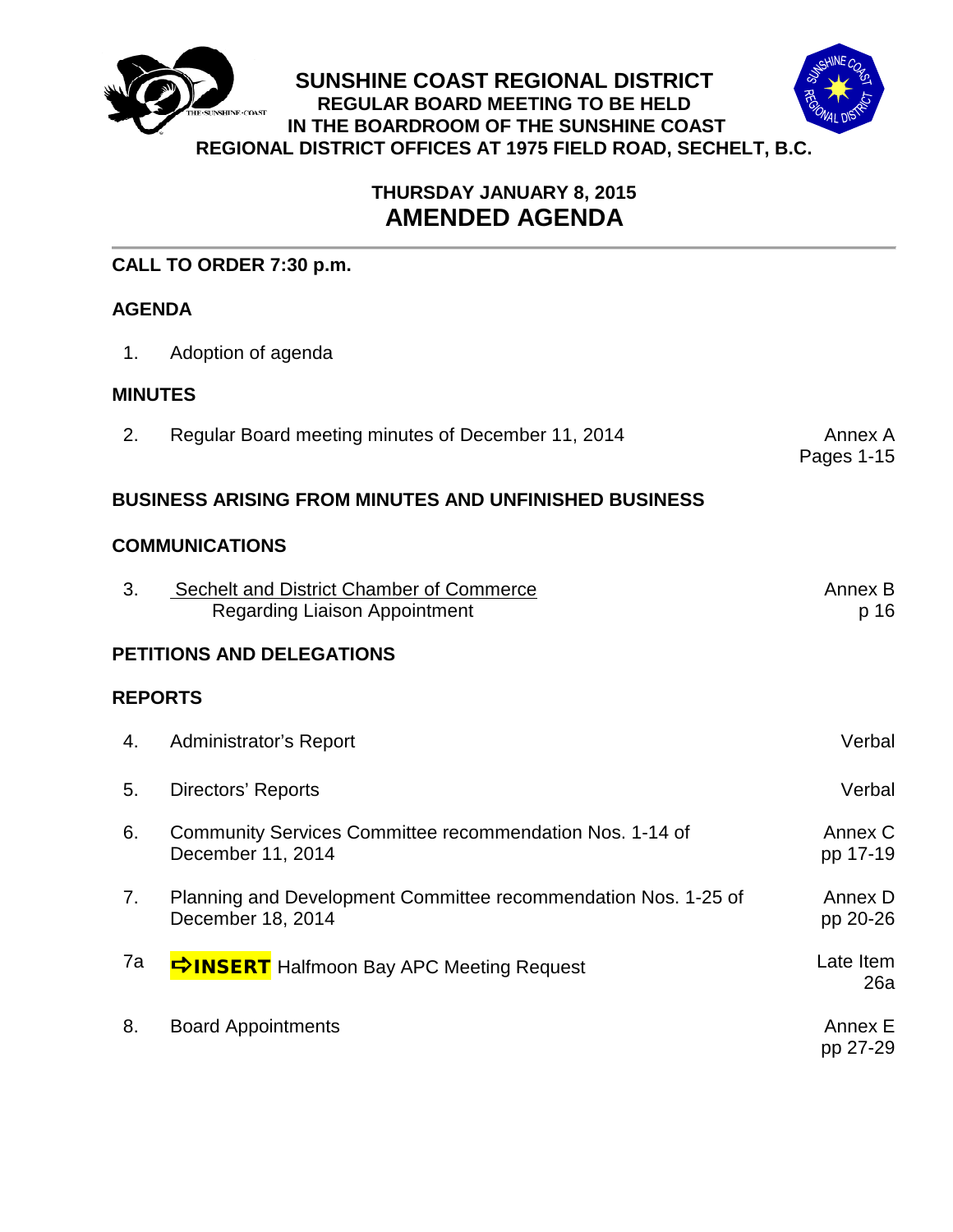#### **MOTIONS**

9. THAT the Special Corporate and Administrative Services Committee meetings scheduled for January 12, 13, and 14, 2015 and February 16, 17, and 18, 2015 be rescheduled to February 3, 4, 5, and 10, 2015.

### **BYLAWS**

| 10. | "Sunshine Coast Regional District Water Rates and Regulations<br>Amendment Bylaw No. 422.26, 2015<br>- first, second, third reading and adoption<br>(Voting – Participants – weighted vote: A-2, B-2, D-2, E-2, F-2,<br>Sechelt $-5$ ) | Annex F<br>pp 30-36 |
|-----|----------------------------------------------------------------------------------------------------------------------------------------------------------------------------------------------------------------------------------------|---------------------|
|     | 11. "Gibsons/West Howe Sound Fire Protection Service Amendment Bylaw<br>No. 1027.7, 2014"<br>- adoption<br>(Voting - All Directors - 1 Vote Each)                                                                                      | Annex G<br>pp 37-38 |
|     | 12. "Pender Harbour Pool Service Amendment Bylaw No. 1075.1, 2014"<br>- adoption<br>(Voting - All Directors - 1 vote each)                                                                                                             | Annex H<br>p 39     |
| 13. | "Elphinstone Official Community Plan Amendment Bylaw No. 600.4,<br>$2015"$ – first reading<br>(Voting – Electoral Area Directors – 1 Vote Each)                                                                                        | Annex I<br>pp 40-42 |
| 14. | "Roberts Creek Official Community Plan Amendment Bylaw No. 641.3,<br>$2015"$ – first reading<br>(Voting - Electoral Area Directors - 1 Vote Each)                                                                                      | Annex J<br>pp 43-45 |

### **NEW BUSINESS**

15. **⇒ADD** Attendance at the Abandoned Vessels and LNG/Coal Transfer workshop hosted by John Weston, MP, West Vancouver-Sunshine Coast-Sea to Sky Country Late Item Verbal

#### **IN CAMERA**

THAT the public be excluded from attendance at the meeting in accordance with Section 90 (1) (a), (f) and (k) of the *Community Charter -* "personal information about an identifiable individual", "law enforcement…", and "negotiations and related discussions respecting the proposed provision of a municipal service…".